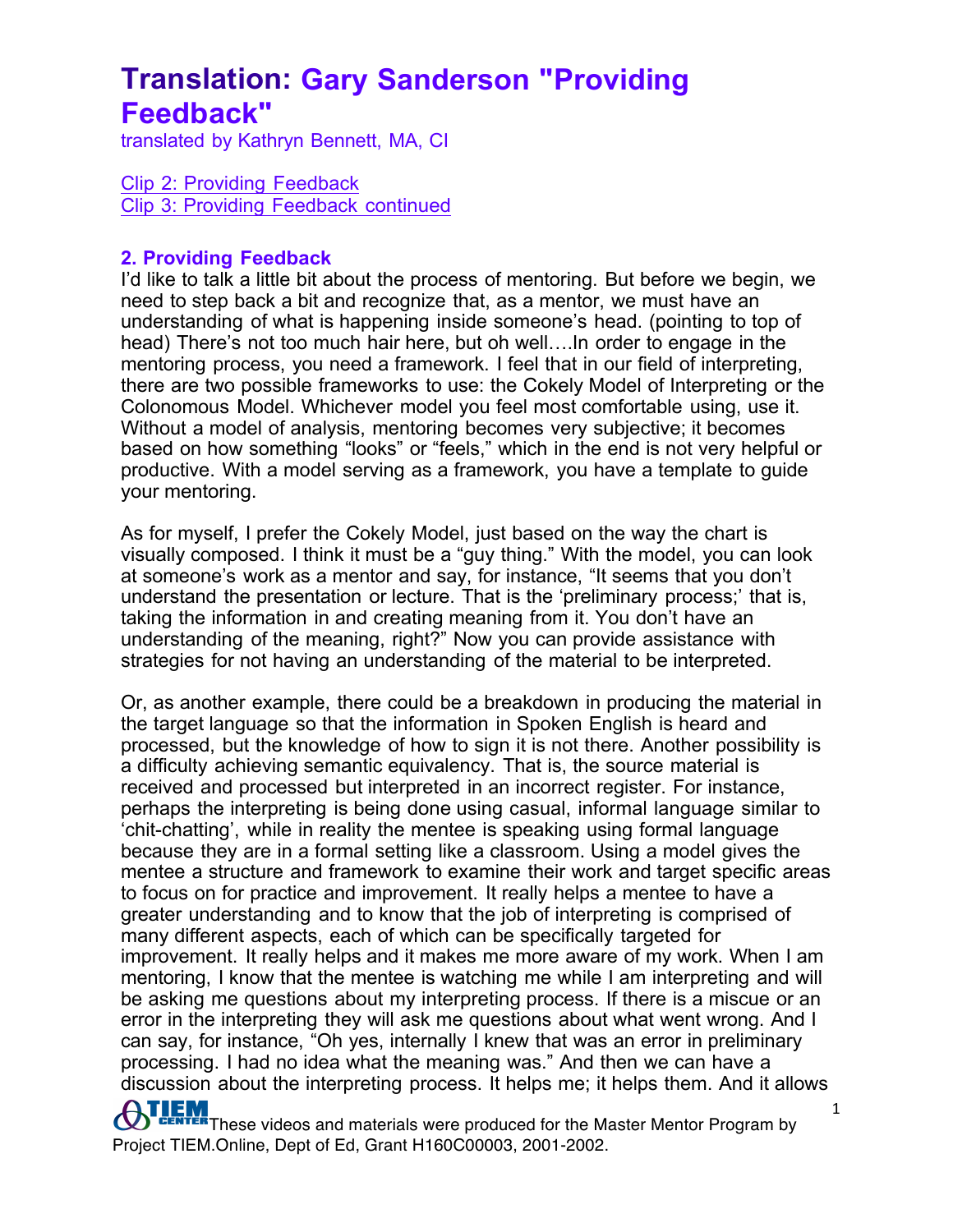translated by Kathryn Bennett, MA, CI

us to talk about it later.

There are several interpreting models: the helper model; conduit/machine model; the communication-facilitator; bi-bi or ally model…although really, I don't care for that label. I think, actually, it's very stupid. Do you know any interpreters who are not bilingual?? I'm a bilingual interpreter. Duh! But, yes, we are bi-bi or ally interpreters. Let's suppose I meet another interpreter who has been interpreting for thirty years and uses the conduit model. I use the ally model. We are not going to have common ground. We are not going to understand each other. But, suppose I say to them, "Explain to me your theory or philosophy of interpreting." And they can explain and I can respond that mine is a little bit different and provide that information. Now we can understand each other and talk about our work. Maybe the mentee is someone who wants to change to a different model. Maybe they are stuck in the conduit model and just feel like a machine. Now they want to become more bi-bi. I can explain to them how to take the steps to do that, to change. I can give them information about grammatical or structural changes to make. In addition, there can be an explanation that one particular way is not a "gospel" and that it is alright to change. For all interpreters we need to know our philosophy or our framework. Why am I doing the things that I am doing? And then be able to explain it. There is a reason for everything and we need to know what they are. The mentee, of course, will ask, "WHY? Why are you doing that?" And I can't just say, "Well, because! That's who I am." We can't say that. We have to be able to explain everything. It does create a big headache of sorts.

Ok, next on the agenda. I'd like to talk about looking at the interpreter's videotape. Now, as older, more experienced interpreters we can feel it's important to show new interpreters everything! 'I've been interpreting for thirty years, so I'm going to teach you everything I know!' When we look at the videotape, then, we end up analyzing it so specifically, for every little detail. For instance, the mentee might get feedback about why they are doing something with an eyebrow, or a small movement with a pinky. And it becomes so overwhelming for the mentee, they feel as if they are no good at all. Instead, we need to have the philosophy of "if it is not broken, don't fix it." We don't have to tell them every possible thing. There is no way I can teach them thirty years worth of experiences in one week. I have to pick the things that I feel I can really give them that they can learn. That's why I believe when goals are established three is the limit. Otherwise, the poor mentee is bombarded with trying to think about a myriad of things all at once. If we pick two or three of the most salient things, I can establish a schedule.

For instance, let's say we'll be meeting Mondays, Wednesdays and Fridays. On Mondays, we'll focus on fingerspelling; Wednesdays we'll focus on classifiers; and Fridays we'll target lag time. That's for three weeks. The next three weeks

**TEM**<br>**These videos and materials were produced for the Master Mentor Program by** Project TIEM.Online, Dept of Ed, Grant H160C00003, 2001-2002.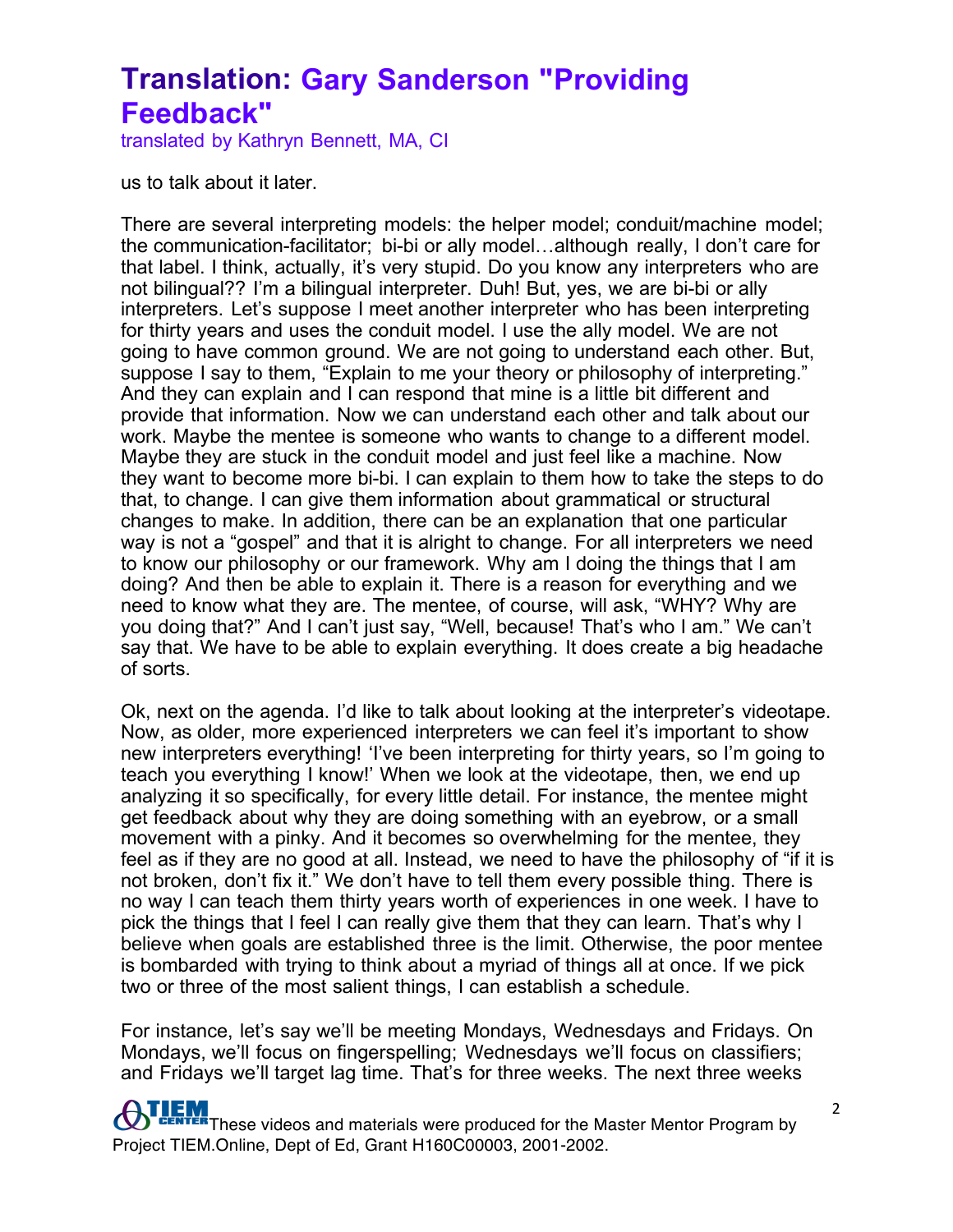translated by Kathryn Bennett, MA, CI

we'll practice the skills that we have learned. This is a much easier approach. When the mentee is mentally preparing, they know which day it is and what to focus on. They can be in the right frame of mind to focus on a particular goal. So, when it is Wednesday, they can think, 'OK, today is Wednesday and I need to work on….focus on….' What did we say for Wednesday? Oh, right! Classifiers. You can see I have no short term memory. Too many years of California smog getting in there and warping my brain.

When I am the mentor and looking at a mentee on videotape or live interpreting I need to be looking for patterns. So, let's say the mentee does something once, like fingerspelling the name of a country instead of using the sign for it. One time, don't worry about it. Drop it. A one time occurrence is not worth discussing or giving feedback. That's crazy. Look for patterns and then fix it if it happens over and over again. Sometimes patterns can be really difficult to find. When you are watching you know that there is something there. One time.. [laughing] I was watching a videotape and there was something that in my gut was just really bothering me. But if I were to tell the mentee there is just something about this that isn't right, that's not helpful to them. Sometimes I might need to call someone else in and have them look at it to. In this situation it turned out there were five of us all watching this videotape and we discovered that the person was exhibiting use of really long vowels. I was looking for something else entirely. But it was what they were doing with their mouth that was making me crazy. The point is that I have to be able to identify it and articulate it to be able to explain it to the mentee. I can say to the mentee, 'Did you know that when you are voicing you are producing really, really, long vowels. That you tend to that, like 'eeeeeeee,' very long. And you look like a frog. Look.' I mean, I didn't say that. But, it's helpful and productive to be able to give details. Or, in the case of fingerspelling…

I remember once my aunt, who is deaf, and I were sitting at the breakfast table together. She always criticizes my interpreting. [chuckling] Anyway, one morning we were sitting around at the breakfast table and she asked me to fingerspell a sentence. Now, I had just arrived home the night before from Europe and my mom had said to go visit my aunt. Even though I didn't want to, I was a good little nephew and went. So I fingerspelled the sentence and she told me I have a flying I. And when I heard 'I,' I thought she meant 'eye.' But really, she was saying 'I.' I was completely clueless; I couldn't make sense of it. She explained, "It's your pinky. When you make an 'I', it jumps up and down. It's easily excited." So, I asked my dear, sweet aunt how to fix it. And she said to remember where it is all the time. To that, I replied, "Well, thank you. It's on my hand." She shot back, "Don't be fresh!" And we went back and forth like this. But anyway, as applied to interpreting, I noticed that

in fact, I did have a pinky that went up and down. But now, because she told me

**ATLEM**<br>These videos and materials were produced for the Master Mentor Program by Project TIEM.Online, Dept of Ed, Grant H160C00003, 2001-2002.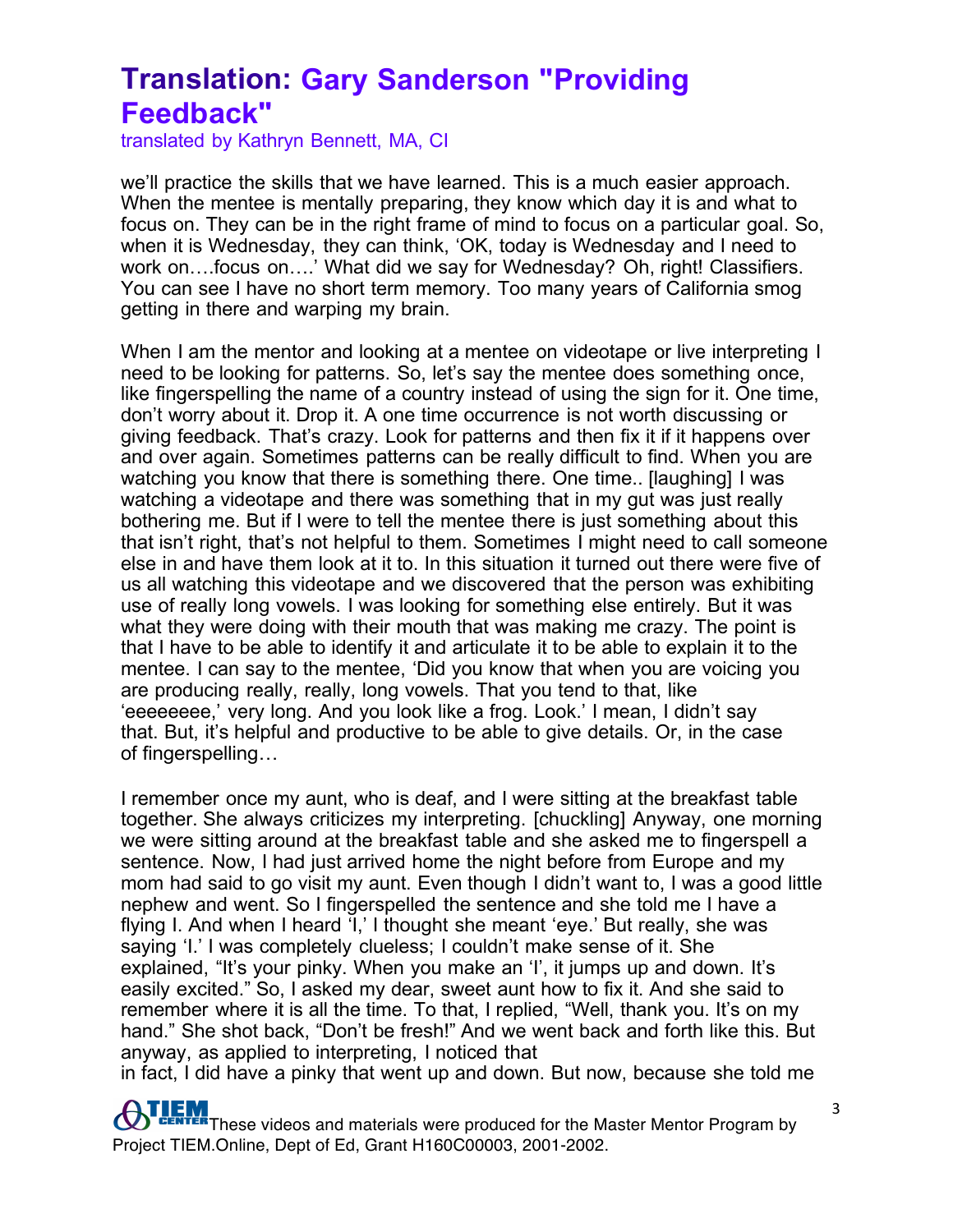translated by Kathryn Bennett, MA, CI

and I was aware of it, I could feel in space where the finger was and be able to control that movement better. One time, I was teaching a sign language class and when I formed my 'I', they all said how hard that was to copy. And now I have thirty students, all of whom are producing it the wrong way. Oh well… The important thing is that I can control it. That, of course, is the only bad thing I've ever done all along.

When we are sitting down with a mentee and discussing the videotape in a feedback session, we can have our form with either the Cokely model or the Colonomous model. You can refer back to the paper and analyze the video according to that framework. What is your thought process there? Let's see where this fits in… And they can use that while they are working. It is extremely helpful to them in terms of improving. And we just focus on the three goals. That does not mean three goals for sign-to-voice and three goals for voice to sign. Focus on one thing at a time. If you have three for each and are going back and forth, that is just too overwhelming. It's difficult, because we want to touch on everything and cover everything. But we need to make sure we are specific enough that we can effectively develop strategies for improvement.

#### **3. Providing Feedback continued**

Also, we want mentees to have opportunities to practice it, and then go back and review or revisit it. And then, maybe six weeks later, hopefully it will have become internalized in their work. If we have six, seven or eight things, that won't happen. Or if we tell them just to look at vocabulary; that's always a problem. It's always, always a problem. A form can help give you ways to think about juggling and handling lots of different information all at once. Maybe one week you are working in a Catholic church and the next week in a temple. You're going to have to learn that there are ways to handle new vocabulary. Vocabulary will always be an area of difficulty. Period. I think it's important. It happened to me… One story, just one. That's it. I was giving a lecture to an interpreting group and the woman introduced me by saying, "I remember when Gary came here to CSUN. He was a lousy interpreter! He just couldn't interpret." And I'm thinking, 'Well, thank you very much!' But it makes me more human. I mean, I grew up with deaf parents and with a most unique communication style in my house. It would be, you know, three or four words in a sentence and then a sign tacked on at the end. But it was better than my brother! He would speak the whole sentence and then just throw in a fingerspelled letter every now and then. I don't know how my parents understood him! Anyway, when I arrived at school, I had to learn how to interpret. I mean, I'm not perfect and I made many, many mistakes. You will make many, many mistakes…

**ATLEM**<br>These videos and materials were produced for the Master Mentor Program by Project TIEM.Online, Dept of Ed, Grant H160C00003, 2001-2002.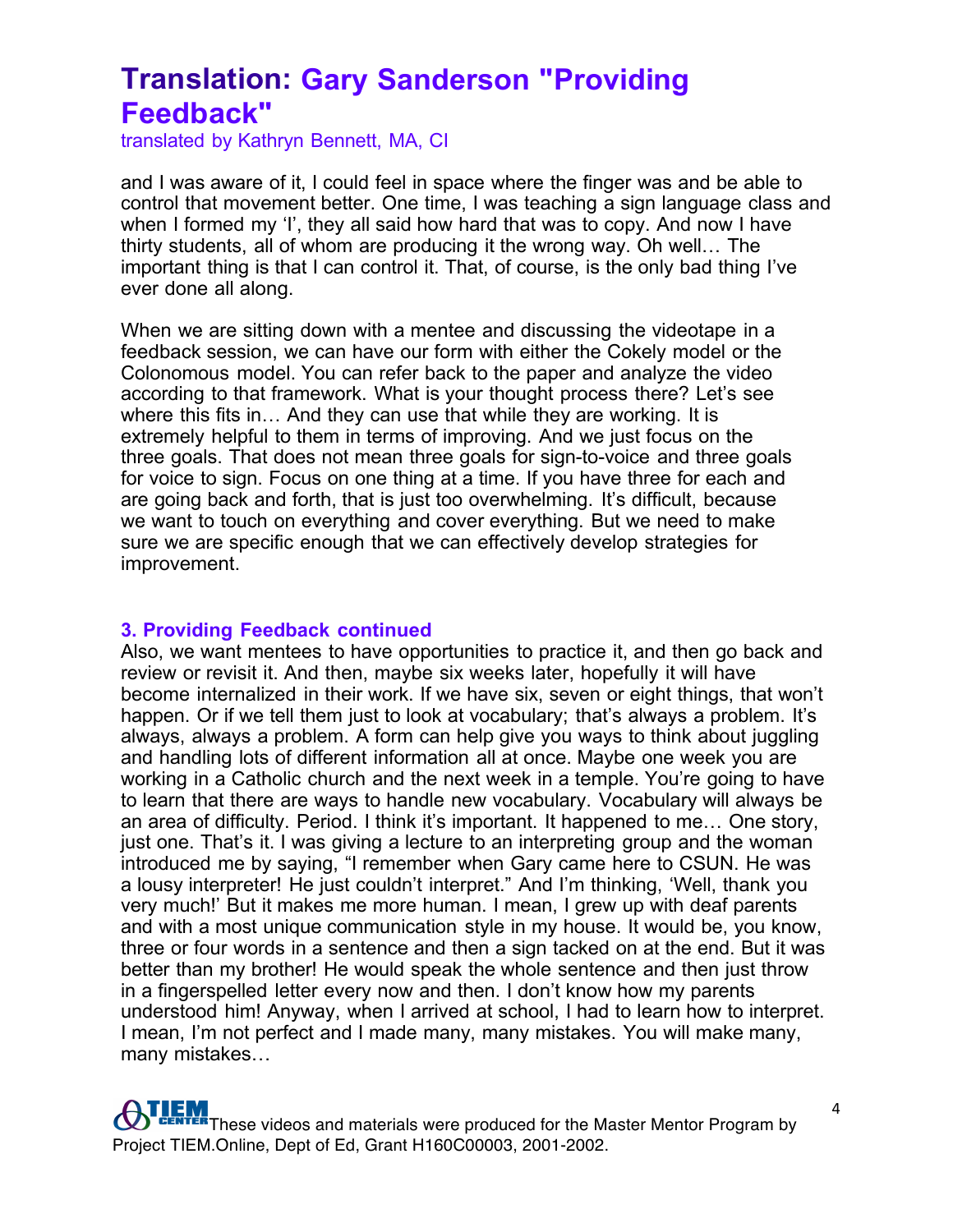translated by Kathryn Bennett, MA, CI

Feedback! I suggest you read anything Sandra Gish has written on the topic of feedback. It is really excellent and very helpful. Feedback should give a sense of positive feelings. I mean, it should be honest, but it shouldn't be in a way that is extremely negative and critical. Be gentle; be honest. There's one book I read that I really love, titled "A Whack on …the Head." The author is Roger Van Oëch. It's German, I think. He has a lot of really great short quotes. One of them is, "Looking for the second right answer." For me, as a mentor, that means putting aside my ego, or the mentality that I am the only one who knows how to sign it the right way. If the mentee signs something correctly, leave it alone.

In feedback, if I say to the student that I would sign something a little bit differently, then they never feel successful. If they hear that what they did is right, but I would do it another way, the student will never feel like they can never be right. But instead I might remark that what they did was good and something I would not have thought of myself. So, give both positive and negative. I mean, I know we've talked about psychological methods and the use of praise followed by criticism followed by praise. Very early on, they will learn that the praise has criticism sandwiched between it. And then they will never hear the praise. They will just be waiting for the negative criticism. So again, be honest, but at the same time don't give them false praise. It is a really fine line.

Another thing is that during an interpreting assignment, as mentors we tend to write a lot and take a lot of notations. I like to tell the mentee to keep in mind all that is going on. In this context, I mean not what the teacher is saying that they are covering in the lecture or what the hearing person is saying or what have you, but that in spoken languages 120 to 130 words are said each minute. And after one hour, I will have put down a total of maybe sixty things. I am commenting about, in essence, less than one minute of their full lecture. I tell them that if they can do that, they are doing fine! And maybe many of things I am jotting down are positive things to point out. So, in the end, we are left with twenty things to work on. And these are not necessarily things that are wrong, but just information about another way to do things. And now the mentee can feel a boost of sorts, that in fact they are doing a good job. They'll have the mindset that they can do it, instead of thinking the mentor is sitting there busily scrawling all sorts of things that are being doing badly. Out of a lecture that might include a total of 50,000 words, I've put down sixty. So I can tell them not to worry, that they are doing just fine. It helps them feel good about themselves.

I went to a workshop given by Anna Witter-Merithew. In that workshop, she gave four sentences that really hit home and stuck with me. They definitely helped me become a better mentor. The first was that we are all doing our best. You know, I don't know of any interpreter who comes in with a mindset of really wanting to mess up everything. I mean, we are doing our best. And remember, the mentee

**THEM**<br>These videos and materials were produced for the Master Mentor Program by Project TIEM.Online, Dept of Ed, Grant H160C00003, 2001-2002.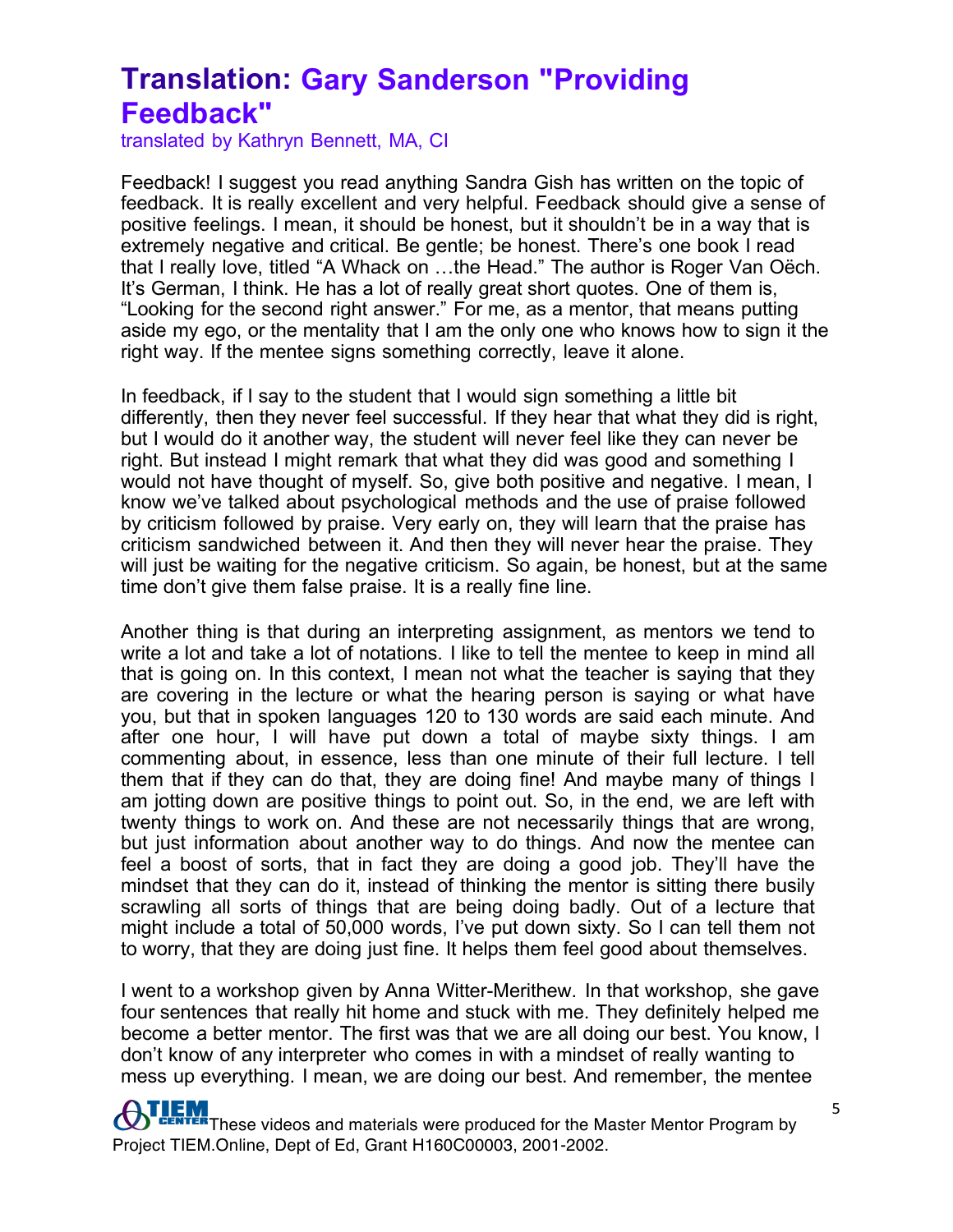translated by Kathryn Bennett, MA, CI

is also doing their best. Next, she said that every interpretation will have miscues. It will. We're human. We hear something and what we produce in an interpretation we might later wish we could just erase. Yes, it will happen. And the mentee is the same as you and will make mistakes. We don't have to show them every single one. Some of them, they already know themselves. The next sentence was in regards to talking about "the work." Not the person, but the work. We can eliminate the word 'you' and instead say 'the work,' or 'the interpretation,' or 'that sign means.' When we phrase it that way, rather than 'You're signing…' or 'What you did…,' it makes the mentee more receptive to hearing what we have to say. And lastly, she said that we need to have a model to discuss our work. And this goes back to the Cokely or Colonomous models that give us a guide and a way to look at our work.

I like to tell a story about interpreting that I think help us all to learn. My program has two types of mentoring: live and videotape programs. My story relates to the videotape program. We send videotapes out all over the western United States. Mentees videotape themselves working and then they send the videotape back to us. When we receive the tape, we sit down as a group to administer feedback.

Initially, when that program was established the mentors were not skilled in how to give feedback in writing. This was a departure from feedback given one-onone, in person. So, we struggled with figuring out how to work with the modality of written feedback. We'd meet periodically to discuss it. We got a videotape and started watching the tape. I remember

just looking at this work and taken aback by what I saw. I was thinking to myself that this was just plain lousy. But, I knew I couldn't put that down as the feedback: "You are lousy." I needed to find a good way to say they were lousy. One of the women there walked up, took the tape out of the VCR, and said "Alright, next!" All of us were at a loss for what to do. This was just not possible. We had to give some kind of feedback. Her viewpoint was that the person on the tape couldn't even begin to interpret because they didn't even know sign language! If we were to give that person feedback, they would think they are an interpreter. And they are not.

So, we must remember that not all mentees are ready to interpret. We must be prepared to tell them that. If they don't know sign language, we need to encourage them to go to the Deaf community and find a Deaf language mentor. In this way, they can learn the language itself. When the language mentor feels the person has achieved a certain level of skill with ASL, then they are ready to come back and begin an interpreting mentorship. It's not possible to teach language and interpreting at the same time. It must be one or the other. If the person is not able to use ASL, then they need to go learn that first in the Deaf community. In the

**TEM**<br>These videos and materials were produced for the Master Mentor Program by Project TIEM.Online, Dept of Ed, Grant H160C00003, 2001-2002.